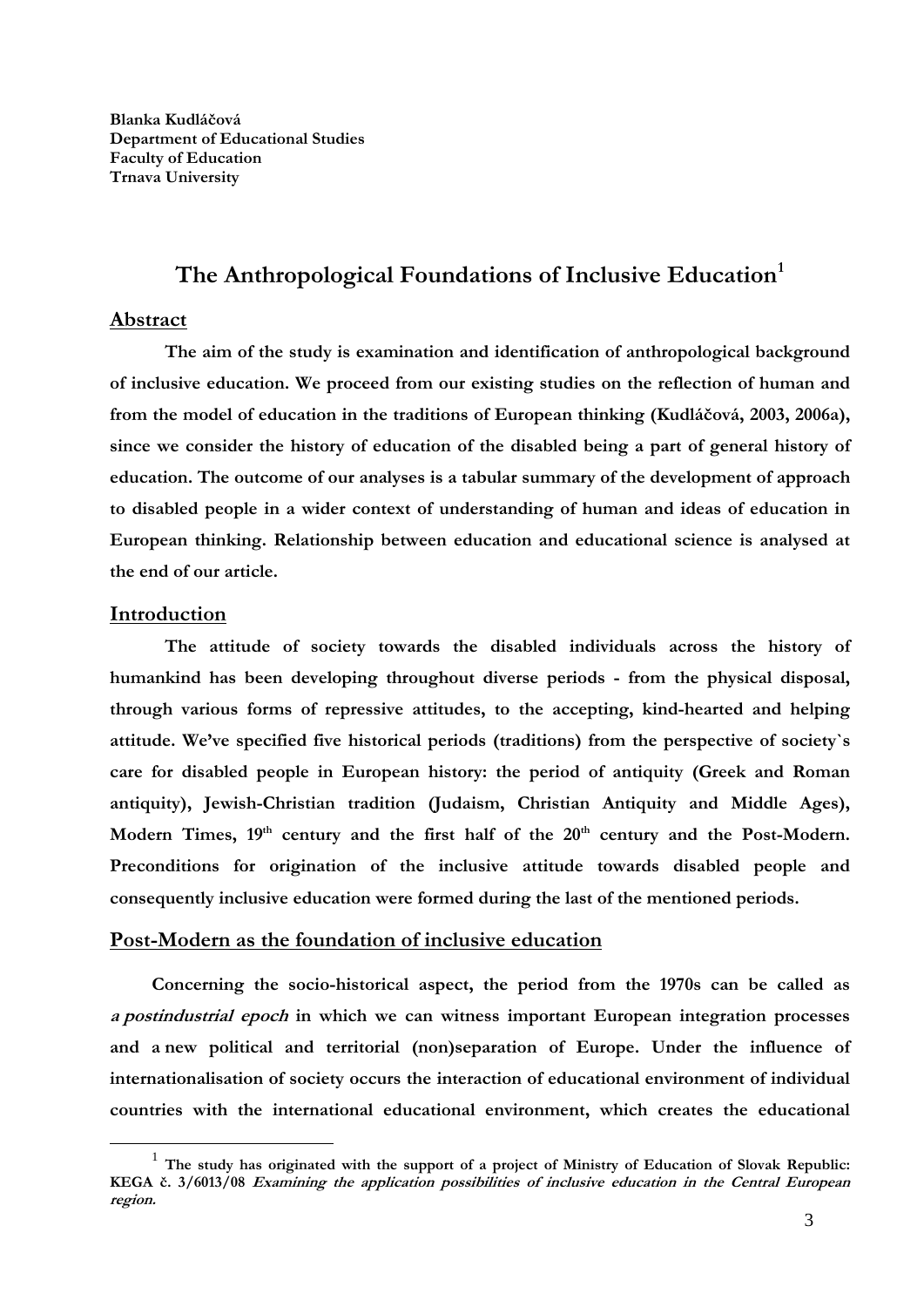**environment of the EU. Internationalisation of society (including labour market), informatisation and development of information and communication technologies and the growing impact of science and technology (Buchberger and coll., 2000) significantly contribute to the above mentioned process. Education becomes a tool for the development of human resources and creation of human capital, which makes it a considerable part of the investments to the economical development. Polish pedagogue Łomny (1997) asserts that the system of education together with the labour market will bear the heaviest responsibility for the quality of life of the rising generation.** 

**Concerning the understanding of human, the last third of the 20th century is labeled as the period of Post-Modern. Gál and Marcelli (1991) assert that the plurality of conceptions of the world, the plurality of truths and value relativism are all typical for the Post-Modern. It is connected with the following typical attribute of Post-Modern – fragmentation, which carries both positive and negative aspect. Fragmentation in case of a person may be regarded as a certain stage of overcoming the univocal and universalistic understanding of the position of man in the world and liberation of the formerly hidden possibilities for their free selfcreation (Rajský, 2002). It was the process of fragmentation that was important right for the liberation of human from such a univocally defined position and which can be the basis for the process of integration of human and acquisition of their integrality. According to Šlosiar (2007) the post-modern philosophy accomplished the second anthropocentric about-turn and by its reformulated questions (in a contrast to the metaphysical ones) opened an absolutely new sphere of reality in which each human has the opportunity to form themselves freely on the basis of self-selected criteria. Through this actuality, Post-Modern opened a new sphere of human's reality and their opportunities in the world.** 

**Education in the period of Post-Modern in the developed European countries proceeds often in an excellently organised and well equipped institutions, however, on the other hand we can see a man who searches for the meaning of life which is not provided by these institutions and which even can't be provided by them. In the former countries of the Eastern Bloc there existed excellently organised school systems coming out from unified socialistic education, which in a certain sense protected the human in front of the post-modern estrangement and the loss of the meaning. After the loosening of this clasp and after the revolutionary changes at the end of the 1980s and at the beginning of the 1990s these well organised systems were shaken and up to now haven't found and defined an initial idea platform of their existence. This can be seen in the up to the present unfinished reforms, especially in the curricular sphere and in many, mostly unsystematic, more or less successful experiments without deeper analyses and evaluation. British philosopher of education Carr**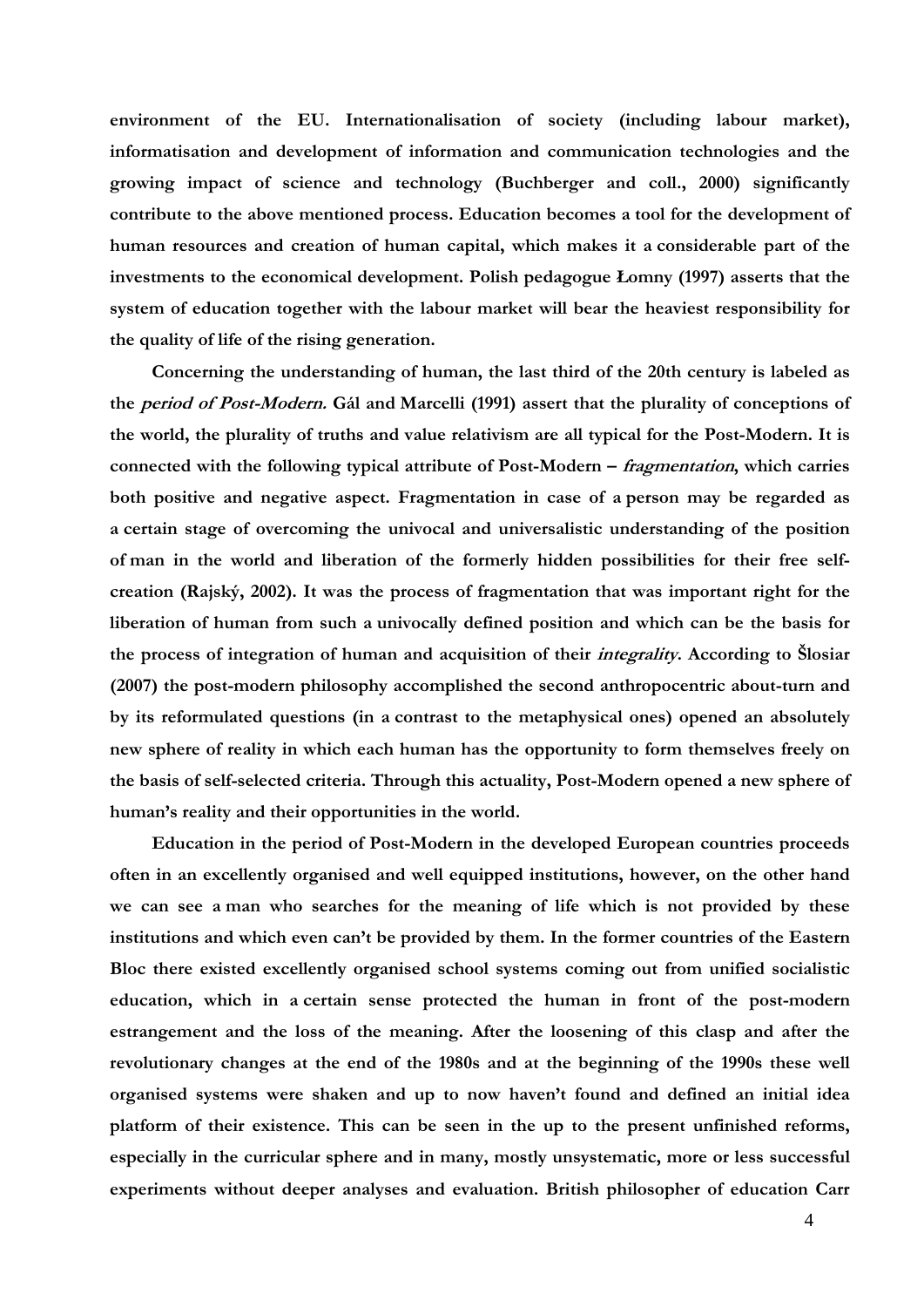**(2004) discusses the isolation of philosophy and education in Western societies: on one hand, there exist small scientific academic communities with a small practical coverage of their researches in practice; on the other hand there can be observed groups of politicians, officials, teachers who create and make practical decisions with a great reach, however, without any deeper systematic reflexion of the basic philosophical foundations that stand behind their decisions.** 

**Concerning the approach to disabled people, culmination of the trend of segregation and separation in the middle of the twentieth century caused the need of integration. It's still the case of dual system where exists a parallel integrated and segregated education. The notion of inclusion appeared in special education in Europe at the end of 1990s (Clough – Garner, 2003; Scholz, 2007) and the notion of inclusive education in connection with it. The issue of education of disabled children which gradually detached from general education as special/therapeutic education under the influence of the trend of inclusion turns again into being a part of general education. Lechta et al. (2007a) characterises it in this conception as a discipline of educational sciences that deals with possibilities of optimal education of disabled children under the conditions of common school facilities. Concerning the aim, segregated, integrated and inclusive education shares the same goal: social adaptation of human. But they differ in understanding of the process of achieving it. According to Horňáková (2006) the concept of integration follows from the needs of disabled child and the concept of inclusion follows from the need of equality of all children. With the connection to the inclusive trend the understanding of disability not being certain disadvantagedness but being otherness gets into the awareness of people. Human with disability can be equally enrichment for another individual, community and society just like any other human. Partnerships and matrimonies of an intact individual and a disabled individual are no longer rare nowadays. There are also cases when parents refuse any specialised facility for their disabled child and prefer their education in an ordinary school. Trend of inclusion is nowadays being implemented also into the European legislation. These facts open up conditions for real inclusion for the disabled people.** 

#### **Anthropological background of inclusive approach to disabled people**

**In the Modern Times human extricated themselves from the medieval over-exposed pillar of transcendence by an excessive exposing of intellect and believed that everything is explainable. However, rationality gradually reached its limits and didn't offer the human answers for the fundamental questions. Post-Modern opened the new sphere of reality to the full and points out to the third pillar of European human: the possibility of an individual to**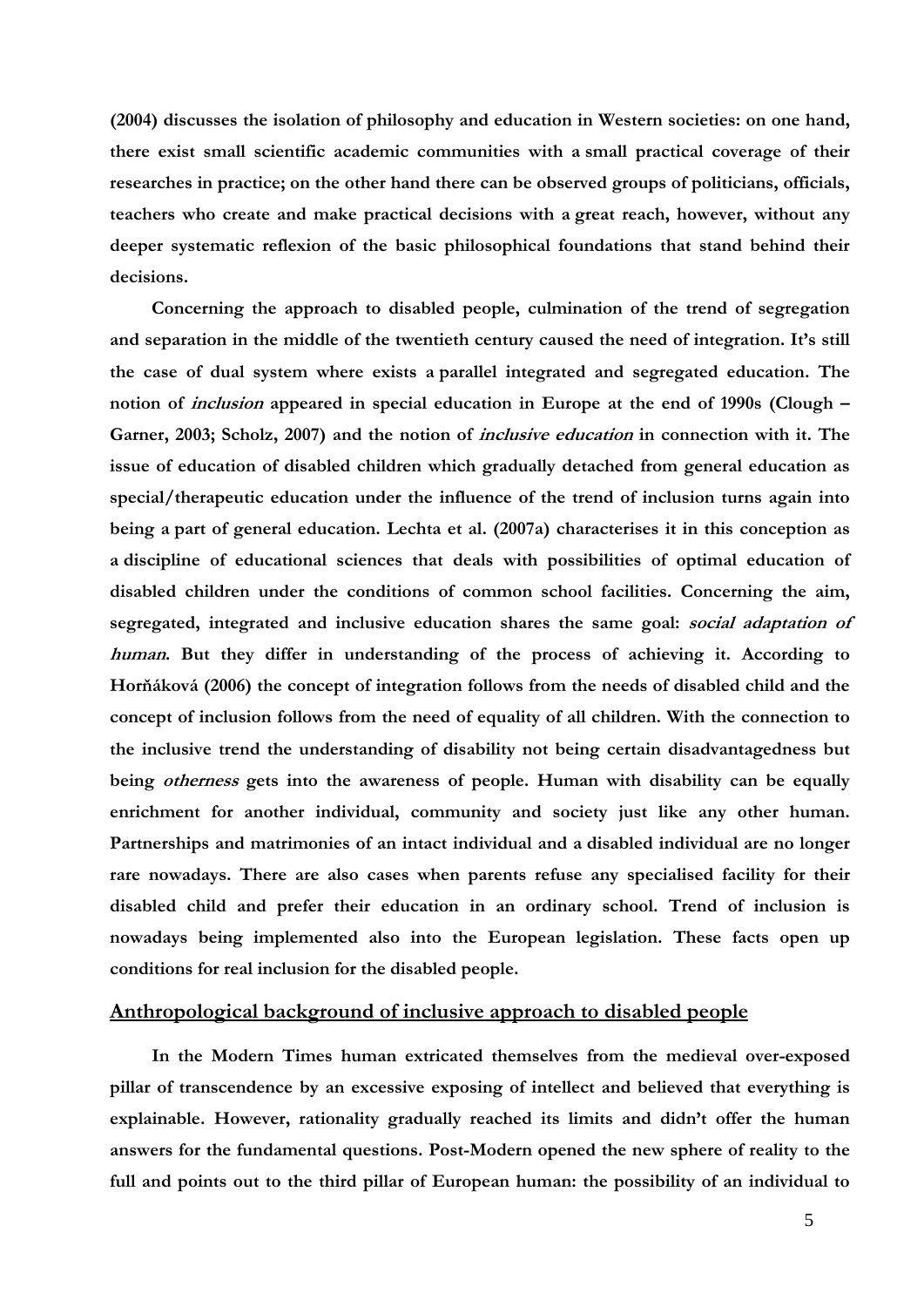**form themselves freely on the basis of the self-selected criteria. However, the overexposure of freedom and its unlimitation by responsibility in its final implication turns against the human themselves and the boundless freedom pushes them into the emptiness of meaninglessness. Despite the fact that in particular periods of European history and thinking transcendence, intellect and freedom were overexposed and into a certain extent became a disincentive to its further development, each of these three matters is inevitable for human and in a certain period it opened new opportunities and horizons. According to us genius loci of the European tradition and a typical picture of human of the 21st century which can offer them stability and open new horizons is represented exactly by a combination of these three pillars: intellect, freedom and transcendence<sup>2</sup> . Concept of homo educandus – reliance of human on education is typical for European thinking. On one hand, the necessity of education and on the other hand, the ability to educate belongs to the essence of human. The innovation arises in a fact that at present pedagogues and teachers become more supporters of the process of education and should teach students how to learn, while the knowledge gained at school become rapidly outdated and the students will have educate themselves throughout their entire lives. (Ainley, 2001-2002). Another change is linked with this, namely, students need to be led to the gradual taking of responsibility for the progress and results of education, which can be called as the transition from the outer regulation to auto regulation (Boekaerts, 1999). By acceptance of the aspect of continuity and the aspect of novelty in European thinking (Kudláčová, 2003, 2006b) education can be reinterpreted in a new period actuality. The foundation of education and within it the approach to disabled people as well, according to us, should at the present European society come out from the above mentioned three pillars. In this conception of education the reason for differentiating in the approach to intact individuals and the disabled individuals disappears, which is the reason for the real performance of inclusion as the natural transition to equality. It has been affirmed also by the latest classification of WHO, which released a new Classification of Functioning, Disability and Health (ICF) in 2001, in which the original terminology from 1980 was replaced (Impairment – Disability – Handicap) in order to eliminate evaluating and discriminating notions (Lechta, 2007b).** 

# **The development of the care for disabled people in the history of European thinking**

1

**<sup>2</sup> Frankl (2007) draws attention to the necessity of transcendency in his work Suffering Man (orig. Trpiaci človek), where he analyses the misunderstanding of the position of human in Post-modern period. According to him the transcendency is the dimension needed by the present-day human in order to manage the opportunities opened by freedom and intellect.**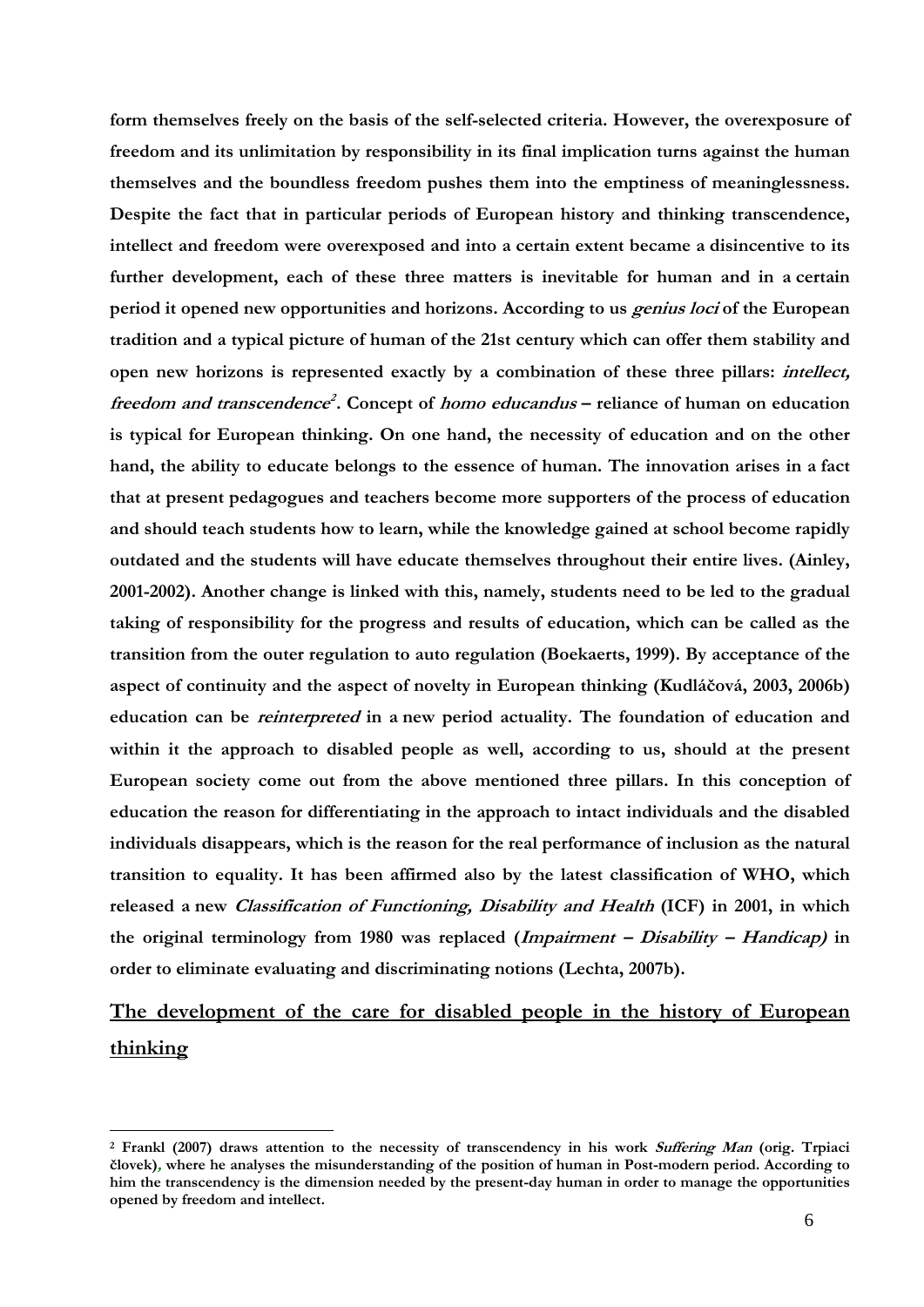**By the origination of special education the history of education began to be divided into two segregate areas: history of the care for disabled people (history of special education) and history of general education (history of education). Studying both of these phenomena from philosophical-anthropological point of view exposes the fact that the approaches to disabled people are related with history of human and general education. History of special education forms a part of history education and research into its development can be realised only in this relation. The development of the approach to disabled people in the wider context of understanding of human and ideas of education in European thinking is given in Table 1 (Kudláčová, 2008).** 

**Table 1: The development of the care for disabled people in the history of European thinking** 

| (Kudláčová, 2008) |  |  |  |
|-------------------|--|--|--|
|-------------------|--|--|--|

| Period                                                                                                                         |                                                                         | Legal norm,<br>ethical norm                                                                                                                                                                                       | Understanding of<br>human                                                                                                                                                    | Idea of education                                                                                                                                                           | Approach to disabled<br>people                                                                                                                                                                                                                               |
|--------------------------------------------------------------------------------------------------------------------------------|-------------------------------------------------------------------------|-------------------------------------------------------------------------------------------------------------------------------------------------------------------------------------------------------------------|------------------------------------------------------------------------------------------------------------------------------------------------------------------------------|-----------------------------------------------------------------------------------------------------------------------------------------------------------------------------|--------------------------------------------------------------------------------------------------------------------------------------------------------------------------------------------------------------------------------------------------------------|
| Ancient<br>antiquity<br>(from 1200)<br>BC)                                                                                     | Greece<br>(from 8th<br>cen. BC)                                         | Lykurg's Laws<br>(Sparta, about 9th cen.<br>BC).<br>Solon's Laws (Athens,<br>end of 6th cen. BC).<br>Origination of<br>philosophy and<br>ethics.                                                                  | Human as speaking<br>being and<br>understanding being<br>and social being<br>(Aristotle).                                                                                    | <i>Paideia</i> – care for<br>soul, preparation for<br>good life,<br>integration into<br>community.                                                                          | <b>Rejecting and</b><br>repressing.                                                                                                                                                                                                                          |
|                                                                                                                                | Roman<br>republic<br>(from 510<br>BC)                                   | <b>Twelve Tables (449</b><br><b>BC</b> ).                                                                                                                                                                         | Human as <i>animal</i><br>rationale - Rational<br>Animal, human as<br>individuality.                                                                                         | Vir bonus – good<br>citizen, vir iustus-<br>legally thinking<br>human.                                                                                                      | Rejecting and<br>repressing.                                                                                                                                                                                                                                 |
| Jewishness<br>and Christian<br>Antiquity and<br><b>Middle Ages</b><br>(from 1800 BC -<br>history of Israeli<br>nation - end of | Judaism<br>(from 6th<br>cen. BC)                                        | <b>Ten Commandments</b><br>(1800 BC).                                                                                                                                                                             | Human as image of<br>God in the whole<br>spiritual-physical<br>essence who has<br>intellect and free will.                                                                   | Belief into the one<br>and only God,<br>realisation of one's<br>sinfulness and<br>gaining of eternal<br>life - participation in<br>God's life.                              | Accepting approach,<br>forbiddance of killing of<br>disabled individuals.<br>Disability was seen as<br>being negative, as<br>divine retribution.                                                                                                             |
| 15 <sup>th</sup> century to<br><b>Reformation</b> )                                                                            | Christian<br>Antiquity<br>$(7th-6th$ [?]<br>$BC - 476$<br>AD)           | <b>Ten Commandments</b><br>+ New Testament:<br>love for one's<br>neighbours, Golden<br>Rule of behaviour (50-<br>125 AD), Constantine<br>$(313 AD) -$<br>forbiddance to kill<br>people with disability.           | Human as image of<br>God whose perfect<br>image is Christ-<br>God's Son, through<br>his deliverance act<br>human can become<br>God's child.                                  | <b>Education</b> towards<br>the belief in God<br>and Christ, earthly<br>life seen as<br>preparation for<br>eternal life.                                                    | Individual<br>demonstrations of the<br>care for the disabled,<br>continuing of repressive<br>approach to the<br>disabled and the<br>negative understanding<br>of disability is being<br>mixed with individual<br>demonstrations of care<br>for the disabled. |
|                                                                                                                                | Christian<br><b>Middle Ages</b><br>(from $476-$<br>end of 15th<br>cen.) | <b>Ten Commandments</b><br>+ New Testament:<br>love for one's<br>neighbours (50-125<br>AD), Constantine (313<br>AD) – forbiddance to<br>kill people with<br>disability, elaboration<br>of scholastic<br>theology. | Human as image of<br>God whose perfect<br>image is Christ-<br>God's Son, through<br>his deliverance act<br>human can become<br>God's child,<br>autonomy of<br>transcendence. | <b>Education</b> towards<br>the belief in God<br>and Christ, towards<br>Christian perfection<br>and activity in<br>religious community<br>in order to gain<br>eternal life. | Individual<br>demonstrations of the<br>care for the disabled,<br>negative understanding<br>of disability is being<br>mixed with charitable<br>demonstrations and<br>care for the disabled.                                                                   |
| <b>Modern Times</b><br>$(16th$ cen. $-18th$<br>cen.)                                                                           |                                                                         | Idea of general<br>human dignity.                                                                                                                                                                                 | I think, therefore<br>I am (Descartes),<br>autonomy of                                                                                                                       | End of metaphysical<br>embedment of<br>education, idea of                                                                                                                   | Beginnings of special<br>care for the disabled<br>people, first theories                                                                                                                                                                                     |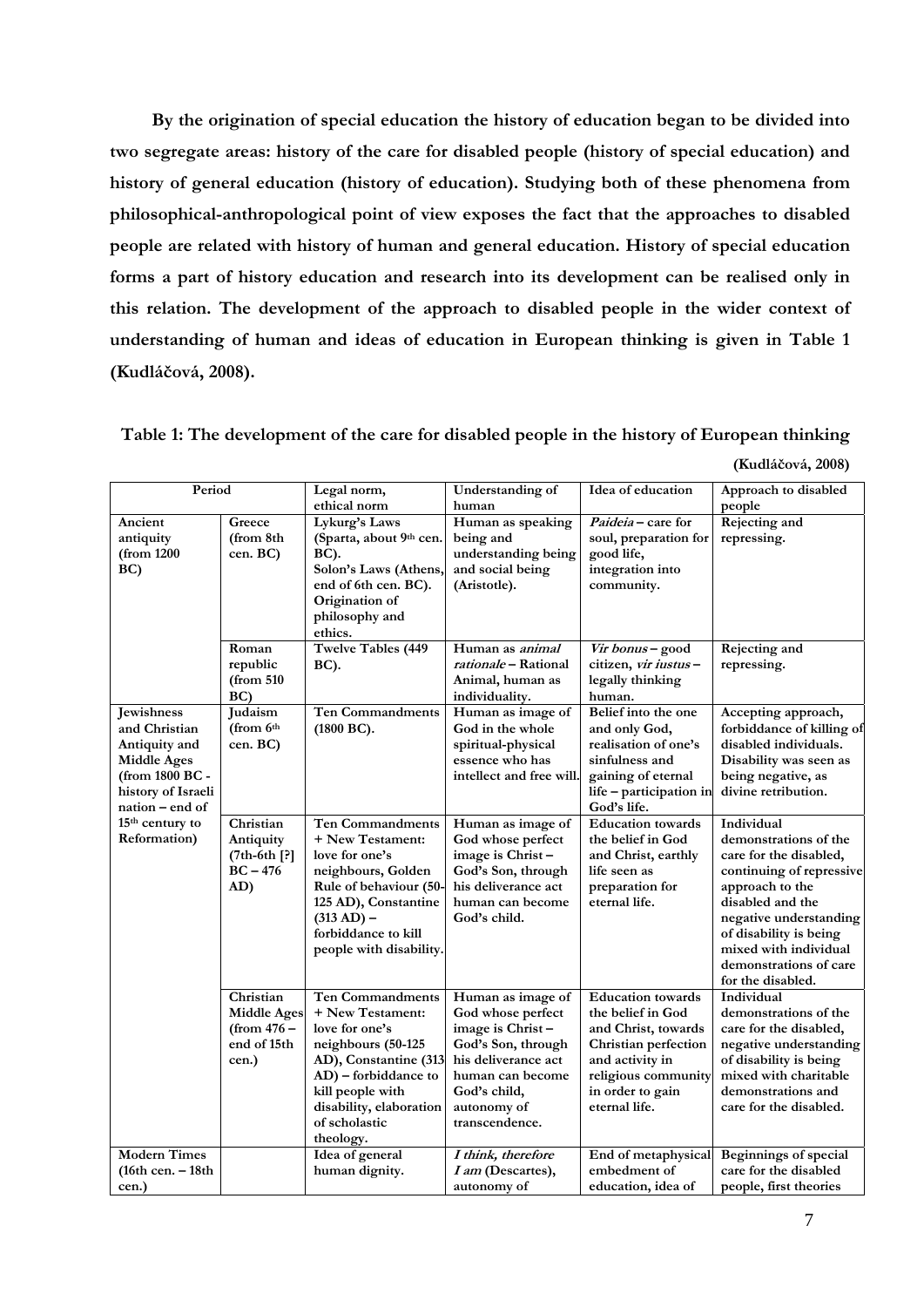|                    |                              | intellect, human as   | general education,         | and publications.         |
|--------------------|------------------------------|-----------------------|----------------------------|---------------------------|
|                    |                              | an autonomous         | effort to accomplish       |                           |
|                    |                              | being, turnabout to   | felicity in earthly        |                           |
|                    |                              |                       | life.                      |                           |
|                    |                              | human.                |                            |                           |
| 19th cen. and      | <b>Universal Declaration</b> | The beginning mass    | Institutional              | <b>Beginnings</b> of      |
| first half of 20th | of Human Rights              | existence, human      | character of               | institutionalised,        |
| century            | (1948), Declaration of       | starts to be          | education, to be           | organised and directed    |
|                    | the Rights of the            | interchangeable.      | useful and                 | care for the disabled     |
|                    | Child (1959).                |                       | successful in              | people. Constitution of   |
|                    |                              |                       | a society.                 | special education.        |
|                    |                              |                       | Constituting of            | Trend of segregation      |
|                    |                              |                       | theory of education        | and separation of         |
|                    |                              |                       | as a scientific            | disabled people,          |
|                    |                              |                       | discipline.                | followed by trend of      |
|                    |                              |                       | <b>Orientation</b> towards | integration.              |
|                    |                              |                       | child.                     |                           |
|                    |                              |                       |                            |                           |
| Post-modern        | <b>International</b>         | Plurality, autonomy   | Idea of learning and       | Systematic and instit.    |
|                    | classification of            | of freedom, human     |                            | care for disabled         |
| period             |                              |                       | epistemic society,         |                           |
| (from 1970s)       | impairment-                  | as a free being that  | idea of lifelong           | people. Possibility of    |
|                    | disability - handicap        | can do everything -   | learning.                  | choice of spec. or        |
|                    | (WHO, 1980) was              | crisis of human, loss | <b>Educational policy</b>  | ordinary institution.     |
|                    | replaced by new              | of the meaning.       | as social priority that    | <b>Trend of inclusion</b> |
|                    | terms: functioning,          |                       | is being decided           | headed towards trend of   |
|                    | disability and health        |                       | about by politicians.      | equality of intact and    |
|                    | (WHO, 2001).                 |                       | Plurality of               | disabled people,          |
|                    |                              |                       | educational                | beginnings of inclusive   |
|                    |                              |                       | institutions and           | education.                |
|                    |                              |                       | approaches.                |                           |

### **Conclusion**

**Conception of the inclusive approach to disabled people is the continuation of the natural development in the understanding of human and of the disabled human, too. In a way we may speak also about a political requirement of our age that founds the right for the equality of opportunities: noone can be disadvantaged and personality of each individual needs to be maximally developed in all appropriate dimensions. Conception of inclusion needs to be perceived in a broader context of inclusive society. It shall be assumed that even this conception, just like all of the other approaches to disabled people, has its positives and negatives and it shall be apprehended realistically. It was not the task of our study to evaluate this approach. To study concrete advantages and disadvantages of this approach is the challenge and the task of pedagogues and special pedagogues, possibly psychologists and last but not least it is the disabled individuals who shall express their viewpoints concerning this approach, who are still being often forgotten. Inclusive education can be also talked about as being one of the developing new scientific disciplines of educational sciences. It is a usual developmental trend in every scientific discipline that differentiation of individual subdisciplines is followed by their integration, however, not at the original level, but at a qualitatively higher level. Constituting of special/therapeutical education and its separation from educational sciences in the last century was necessary in order to let it fully develop.**